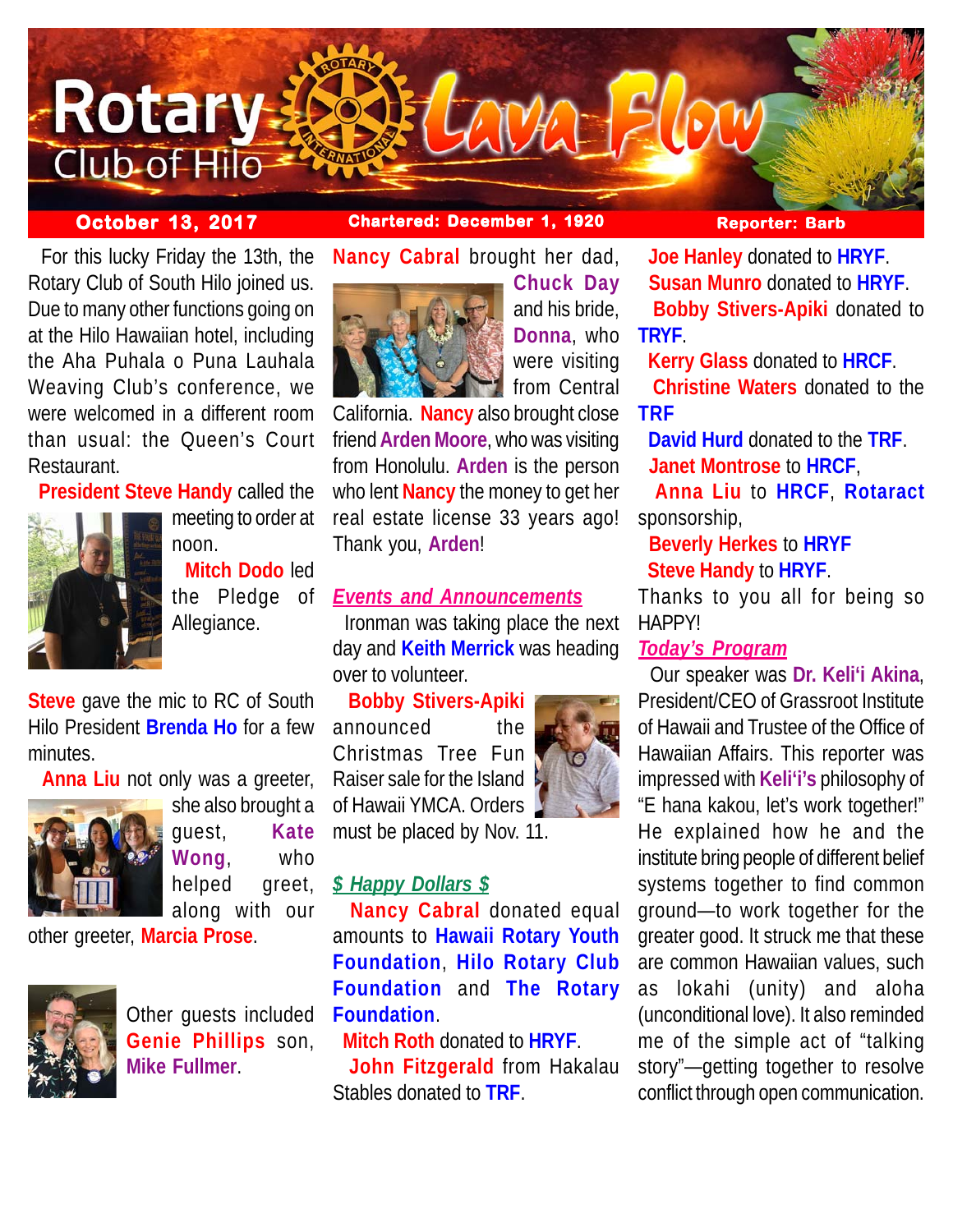### *Birthdays:*

**Chris Tamm** October 5 **Stan Fortuna** October 10 **Nancy Cabral October 12 Brittany Luna** October 13 **Beverly Heikes** October 15 **Tammy Silva** October 15 **Leo Myers** October 24 **Gerard Carter** October 26

### *Club Anniversary:*

**Randy Hart** October 1, 1989 (28) **Ron Dolan** October 4, 1991 (26) **Gene Tao** October 11, 1985 (32) **Treena Breyfogle** October 12, 2012 (5) **Alan Kusunoki** October 15, 1993 (24) **Dylan Shropshire** October 16, 2015 (2) **Patrick Guillen** October 21, 2016 (1) **Elle Lee** October 21, 2016 (1) **Cowboy Kaneshiro** October 22, 1999 (18)

#### *Wedding Anniversary:*

**Malcolm & Cecilia Chun October 12 (12) Craig & Linda Shikuma** October 15 (37) **Newton & Roberta Chu** October 16 (35) **Chris & Barbara Tamm** October 26 (49) **Jim & Linda Kennedy** October 27 (33)

#### *Announcements:*

**October 20 - Shannon Drumm Ohia Healing - A simple solution October 27 - Romeo Garcia Laupahoehoe Community Public Charter School**

- President **Steve Handy, Jr.**
- Past President **Randy Hart**
- President Elect **Keith Okamoto**
- Vice President **Mitch Dodo**
- Co-Secretary **Treena Breyfogle**
- Co-Secretary **Jan Tanouye**
- Treasurer **Corey Kawamoto**
- 
- 
- Membership **Connie Ichinose**
- Public Relations **Marcia Prose**
- International Service **Stew Hussey**
- Community Service **Wally Wong**
- Vocational Service **Bobby Stivers-Apiki**
- Club Service **Kui Costa**
- New Generations **Gail Takaki**

- 
- The Rotary Foundation **Malcolm Chun**
- Hawaii Rotary Youth Foundation **Mitchell Dodo** Photographer: **Kerry Glass**

When explaining to the audience how he goes about initiating these types of conversations,

**Keli'i** mentioned a memory of something **Aunty Nona Beemer** had said, "what binds us together is that we have all come together from a distant place." He was referring to the fact that everyone on these islands, even the Kanaka Ma'oli (Native Hawaiians), originally came from somewhere else. They made these islands their home, just like so many other malihini (newcomers) over several generations. We are all here to serve the island and its people.



**Connie Waiau** led us in reciting the **Four Way Test**.